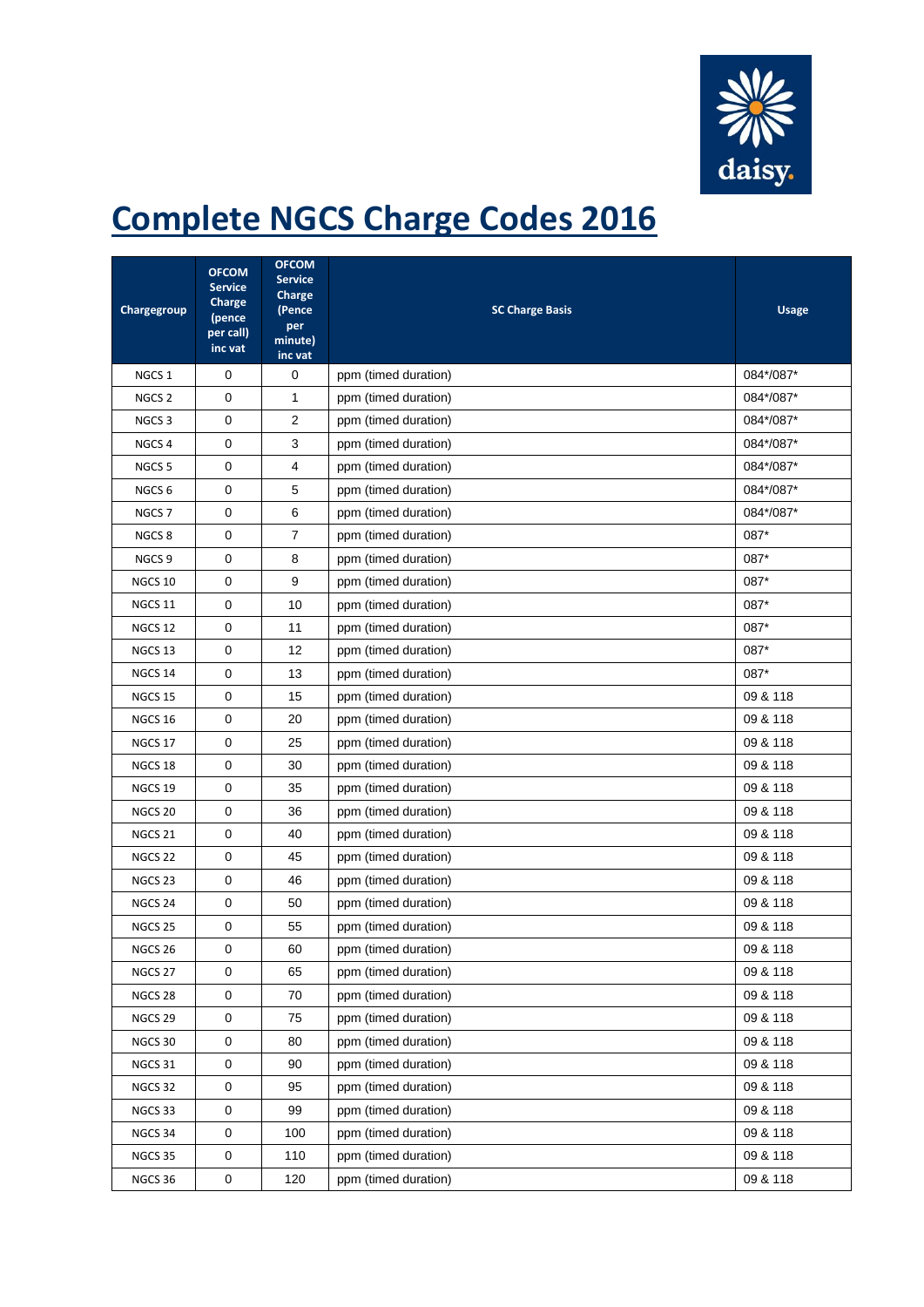

| NGCS 37            | 0   | 145 | ppm (timed duration)                                                                                                                                             | 09 & 118  |
|--------------------|-----|-----|------------------------------------------------------------------------------------------------------------------------------------------------------------------|-----------|
| NGCS 38            | 0   | 150 | ppm (timed duration)                                                                                                                                             | 09 & 118  |
| NGCS 39            | 0   | 155 | ppm (timed duration)                                                                                                                                             | 09 & 118  |
| NGCS 40            | 0   | 180 | ppm (timed duration)                                                                                                                                             | 09 & 118  |
| NGCS <sub>41</sub> | 0   | 200 | ppm (timed duration)                                                                                                                                             | 09 & 118  |
| NGCS <sub>42</sub> | 0   | 220 | ppm (timed duration)                                                                                                                                             | 09 & 118  |
| NGCS <sub>43</sub> | 0   | 250 | ppm (timed duration)                                                                                                                                             | 09 & 118  |
| NGCS <sub>44</sub> | 0   | 300 | ppm (timed duration)                                                                                                                                             | 09 & 118  |
| NGCS 45            | 0   | 360 | ppm (timed duration)                                                                                                                                             | 09 & 118  |
| NGCS <sub>46</sub> | 5   | 0   | ppc (fixed fee calls)                                                                                                                                            | 084*/087* |
| NGCS 47            | 10  | 0   | ppc (fixed fee calls)                                                                                                                                            | 084*/087* |
| NGCS <sub>48</sub> | 15  | 0   | ppc (fixed fee calls)                                                                                                                                            | 09 & 118  |
| NGCS <sub>49</sub> | 25  | 0   | ppc (fixed fee calls)                                                                                                                                            | 09 & 118  |
| NGCS 50            | 30  | 0   | ppc (fixed fee calls)                                                                                                                                            | 09 & 118  |
| NGCS 51            | 35  | 0   | ppc (fixed fee calls)                                                                                                                                            | 09 & 118  |
| NGCS 52            | 40  | 0   | ppc (fixed fee calls)                                                                                                                                            | 09 & 118  |
| NGCS 53            | 48  | 0   | ppc (fixed fee calls)                                                                                                                                            | 09 & 118  |
| NGCS 54            | 50  | 0   | ppc (fixed fee calls)                                                                                                                                            | 09 & 118  |
| <b>NGCS 55</b>     | 70  | 0   | ppc (fixed fee calls)                                                                                                                                            | 09 & 118  |
| <b>NGCS 56</b>     | 75  | 0   | ppc (fixed fee calls)                                                                                                                                            | 09 & 118  |
| <b>NGCS 57</b>     | 100 | 0   | ppc (fixed fee calls)                                                                                                                                            | 09 & 118  |
| NGCS 58            | 145 | 0   | ppc (fixed fee calls)                                                                                                                                            | 09 & 118  |
| NGCS 59            | 150 | 0   | ppc (fixed fee calls)                                                                                                                                            | 09 & 118  |
| NGCS 60            | 200 | 0   | ppc (fixed fee calls)                                                                                                                                            | 09 & 118  |
| NGCS <sub>61</sub> | 250 | 0   | ppc (fixed fee calls)                                                                                                                                            | 09 & 118  |
| NGCS 62            | 300 | 0   | ppc (fixed fee calls)                                                                                                                                            | 09 & 118  |
| NGCS <sub>63</sub> | 400 | 0   | ppc (fixed fee calls)                                                                                                                                            | 09 & 118  |
| NGCS <sub>64</sub> | 500 | 0   | ppc (fixed fee calls)                                                                                                                                            | 09 & 118  |
| <b>NGCS 65</b>     | 600 | 0   | ppc (fixed fee calls)                                                                                                                                            | 09 & 118  |
| NGCS <sub>66</sub> | 77  | 155 | ppc + ppm (both charges apply from start of call)                                                                                                                | 09 & 118  |
| NGCS 67            | 80  | 25  | ppc + ppm (both charges apply from start of call)                                                                                                                | 09 & 118  |
| NGCS <sub>68</sub> | 399 | 139 | ppc + ppm (both charges apply from start of call) reserved for DQ                                                                                                | 09 & 118  |
| NGCS <sub>69</sub> | 499 | 135 | ppc + ppm (both charges apply from start of call) reserved for DQ                                                                                                | 09 & 118  |
| NGCS 70            | 550 | 275 | ppc + ppm (fixed fee is the charge for first 60 seconds of call, or part<br>thereof, and ppm duration applies following the first 60 seconds)<br>reserved for DQ | 09 & 118  |
| NGCS 71            | 574 | 299 | ppc + ppm (fixed fee is the charge for first 60 seconds of call, or part<br>thereof, and ppm duration applies following the first 60 seconds)<br>reserved for DQ | 09 & 118  |
| NGCS 72            | 698 | 349 | ppc + ppm (fixed fee is the charge for first 60 seconds of call, or part<br>thereof, and ppm duration applies following the first 60 seconds)<br>reserved for DQ | 09 & 118  |
| NGCS <sub>73</sub> | 0   | 250 | ppc + ppm (fixed fee is the charge for first 60 seconds of call, or part<br>thereof, and ppm duration applies following the first 60 seconds)                    | 09 & 118  |
| NGCS 74            | 5   | 5   | ppc + ppm (fixed fee is the charge for first 60 seconds of call, or part<br>thereof, and ppm duration applies following the first 60 seconds)                    | 084*/087* |